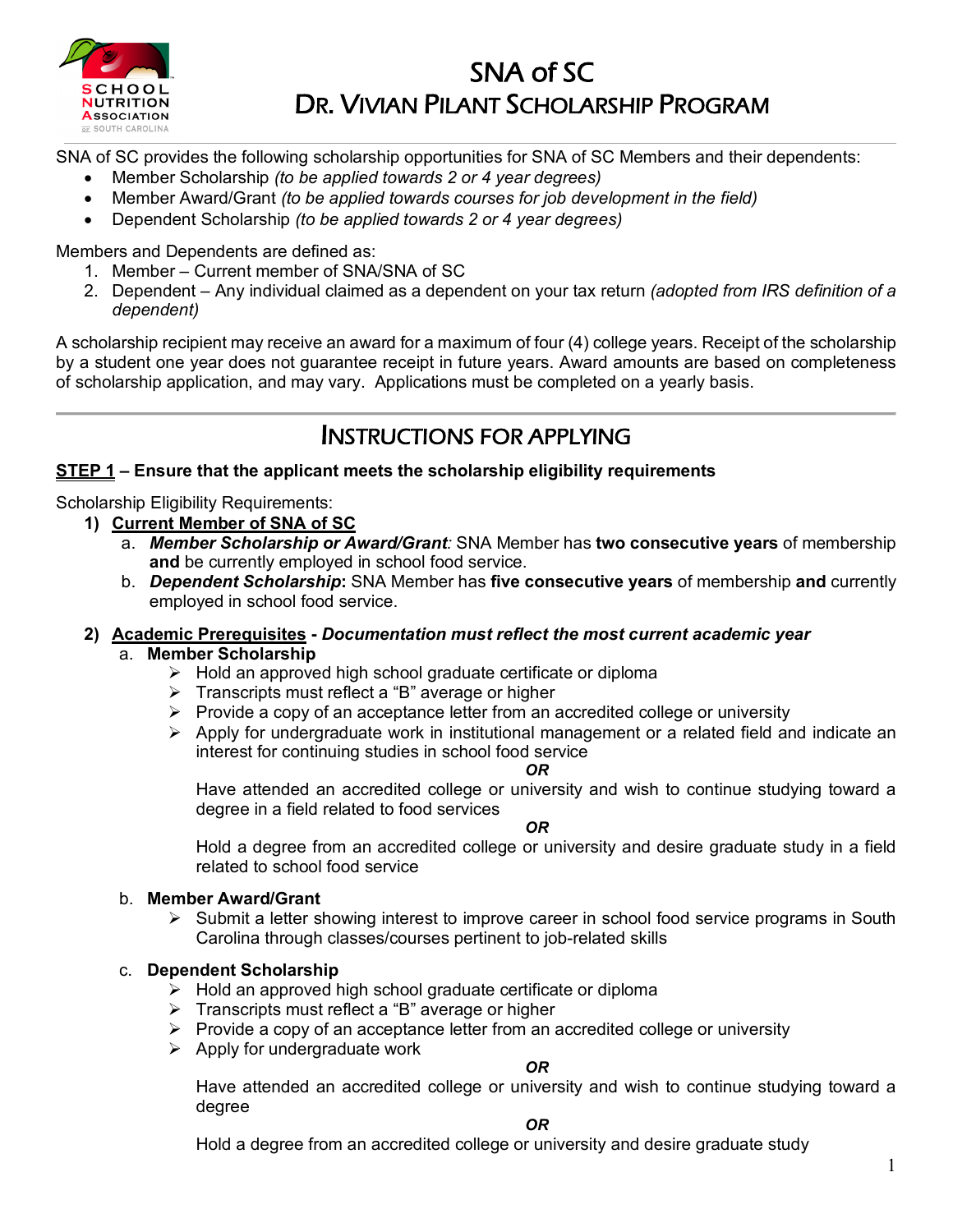## **STEP 2 – Compile application materials**

### **1) Complete attached application form**

- **2) Verification of member's required years of employment and membership in SNA of SC** a. Copy of current membership card or typed notice from local chapter membership chair
- **3) Personal letter (new one to be submitted each year) (100 - 300 words) outlining:**
	- a. Reason for selection of school food service as a profession *(members only)*.
	- b. Professional and educational goals.
	- c. Community activity and SNA of SC activities *(members only)*.
	- d. Extra curricula activities/work *(dependents only)*.
	- e. Additional information pertinent to reasons for application.

### **4) Proof of Academic Performance**

- *Member and Dependent Scholarships*: Most current transcript from an educational institution showing proof of academic performance.
- *Member Award/Grant:* Letter showing interest to improve career in school food service programs in South Carolina through classes/courses pertinent to job-related skills.

### **5) Copy of Official Acceptance Letter**

a. Provide a copy of the official acceptance letter from an accredited college or university (if this is your first time applying for this scholarship)

#### **6) Three Letters of Recommendation (new ones to be submitted each year)**

- a. Personal Reference
	- $\Box$  Attached  $\Box$  Being mailed separately
- b. Supervisor, Director, or Employer *(or teacher, if dependent is not employed)*  $\Box$  Attached  $\Box$  Being mailed separately
- c. School Principal, Superintendent, Guidance Counselor, or Dean *(Members - letter may be from either the school you attended as a student or from the school where* 
	- *you have been employed)*
	- $\Box$  Attached  $\Box$  Being mailed separately

#### \*\*\* Letters of Recommendation should include the following information: *(NOTE: Provide the person preparing your reference letter with this information to ensure that these items are addressed)*

- $\checkmark$  Capacity in which applicant has been known
	-
- $\checkmark$  Length of time applicant has been known
- $\checkmark$  Personality

 $\checkmark$  Initiative

 $\checkmark$  Ability

- $\checkmark$  Leadership qualities
- $\checkmark$  Potential as a professional person
- **7) Recent photograph** all applicants, to be used for conference book and SNA of SC website

## **Step 3 – Send the completed application**

**1) Submission must be postmarked or received no later than April 29, 2022.** Only completed applications received by this date will be considered.

## **2) Send complete application to the following address.**

*Dr. Vivian Pilant Scholarship Program Committee School Nutrition Association of South Carolina Post Office Box 1795 Columbia, SC 29202*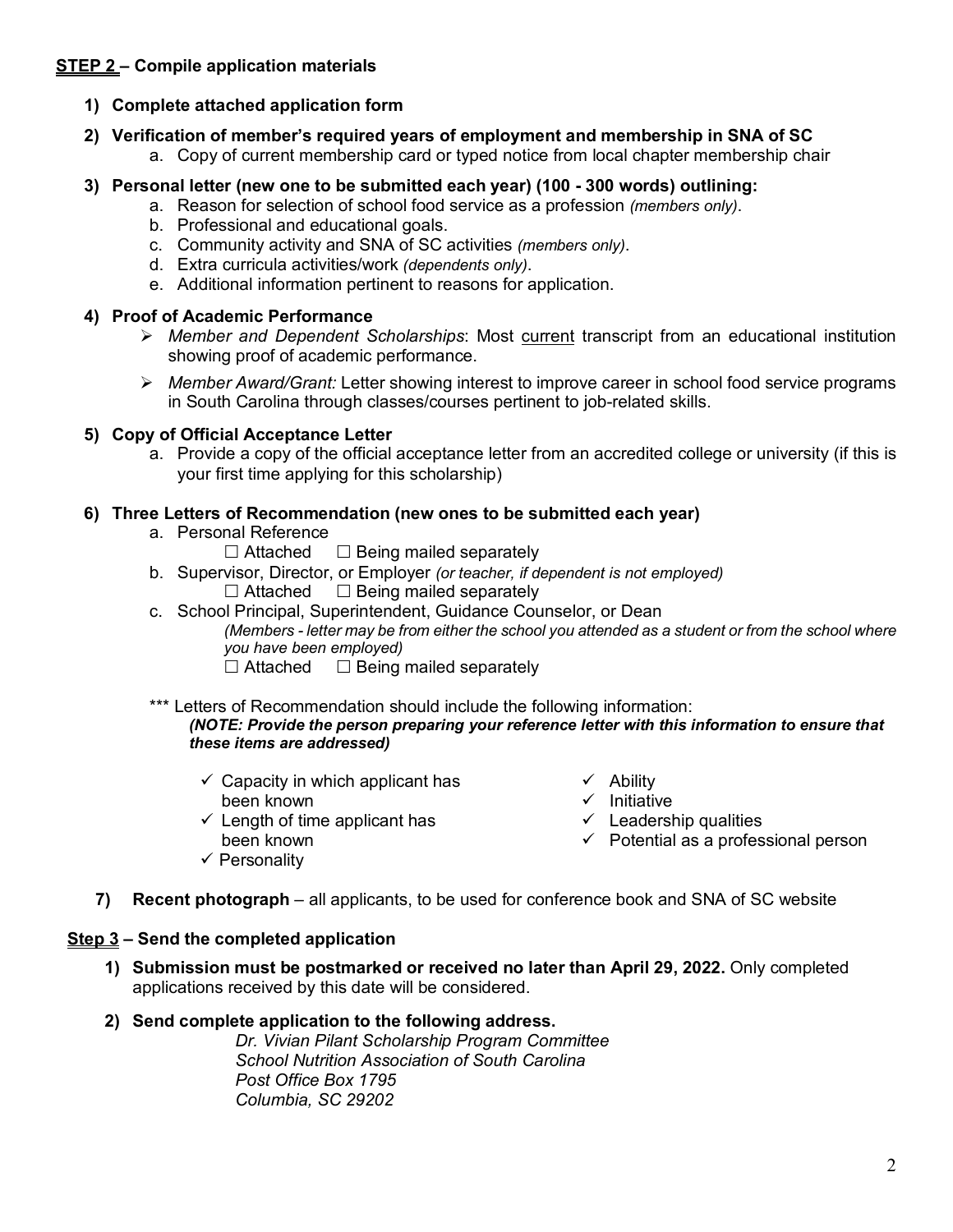## ADDITIONAL INFORMATION

Scholarships will be awarded after August 1, 2022, and checks will be mailed to the address on this application, made payable to the SNA of SC member as scholarship recipient or as parent/guardian for the dependent.

#### *Should you receive a scholarship or award/grant, the following conditions apply:*

- Member will sign a written agreement to work in South Carolina school food service for at least one year or repay the Association the amount received within one (1) year.
- $\triangleright$  Dependent and member sign agreement to return the money to the SNA of SC if not used for its intended purpose.
- $\triangleright$  The scholarship award is for the current school year and does carry over to the next school year. You must attend in the school year the award is granted. Failure to do so will require recipient to repay the entire scholarship award amount.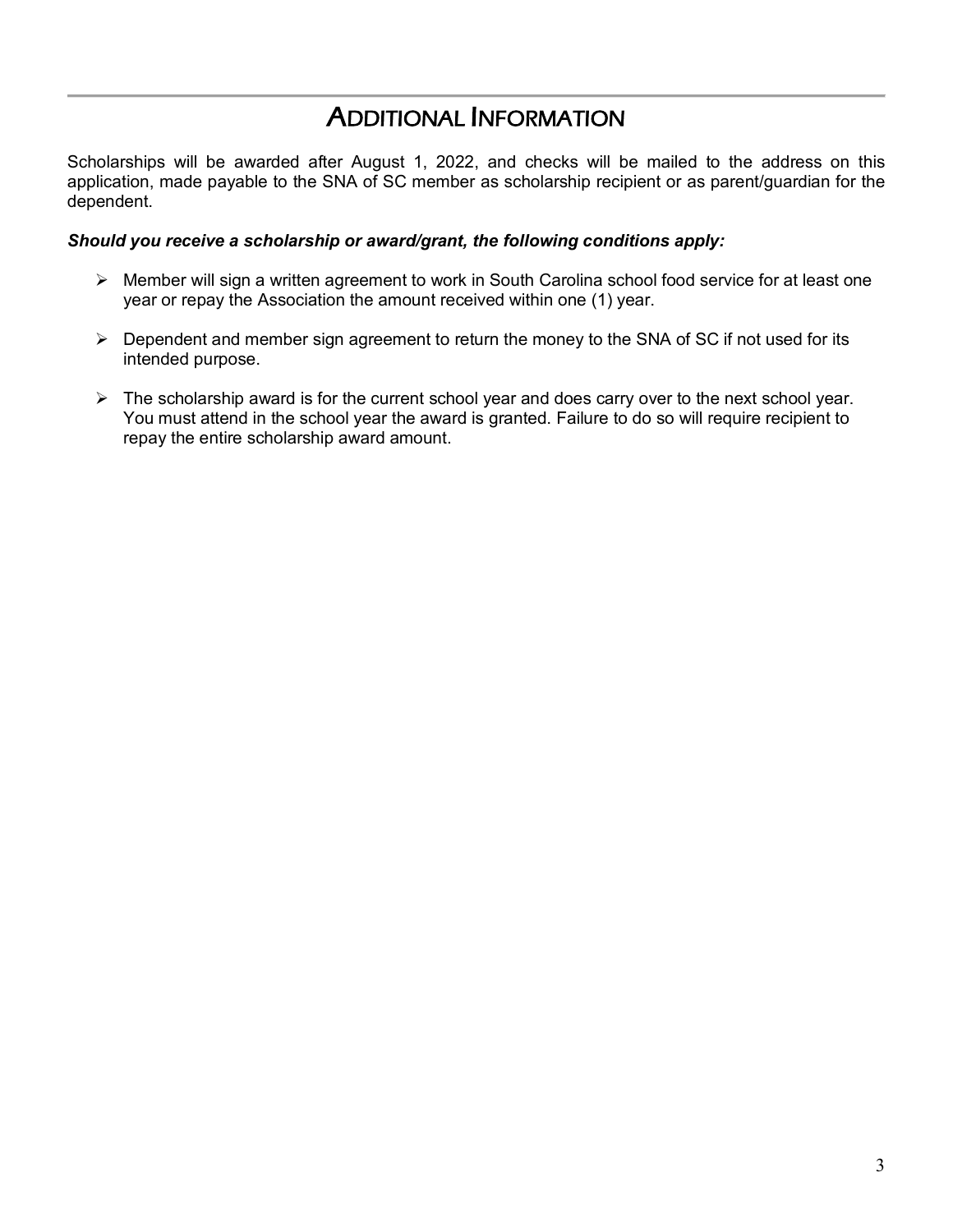

#### **SCHOOL NUTRITION ASSOCIATION OF SOUTH CAROLINA** Post Office Box 1795 Columbia, SC 29202 Telephone: (803) 734-8193 Email: snasc@bellsouth.net

## DR. VIVIAN PILANT SCHOLARSHIP PROGRAM

APPLICATION

**Directions:** Please read carefully before completing this application. **TYPE** or **PRINT** answers. Submit all requested information by **April 29, 2022**. Add extra pages if necessary.

 $\overline{\Gamma}$ 

#### **APPLICANT INFORMATION**

|                                                                                                        |                      |                      | Scholarship Year:         | August 2022 - July 2023                                     |
|--------------------------------------------------------------------------------------------------------|----------------------|----------------------|---------------------------|-------------------------------------------------------------|
| Member's Name:                                                                                         |                      |                      |                           |                                                             |
| If applying for Dependent Scholarship, his/her name:                                                   |                      |                      |                           |                                                             |
| <b>Mailing Address:</b>                                                                                |                      |                      |                           |                                                             |
| City:                                                                                                  |                      | State:               |                           | Zip:                                                        |
| Member's Place of Employment (School Name):                                                            |                      |                      |                           |                                                             |
| County/District:                                                                                       |                      |                      |                           |                                                             |
| Phone: (Home)                                                                                          |                      | (Work)               |                           |                                                             |
| Member's Email:                                                                                        |                      |                      |                           |                                                             |
| Dependent's Email:                                                                                     |                      |                      |                           |                                                             |
| <b>SNA Membership Number:</b>                                                                          |                      |                      |                           | (Documentation must be sent with application.)              |
| Number of Consecutive Years of Membership:                                                             |                      |                      |                           |                                                             |
| I am applying for:                                                                                     | □ Member Scholarship |                      | $\Box$ Member Award/Grant | □ Dependent Scholarship                                     |
| PERSONAL DATA OF PERSON APPLYING FOR SCHOLARSHIP                                                       |                      |                      |                           |                                                             |
| Have you previously received this scholarship?                                                         |                      | $\Box$ Yes $\Box$ No | If yes, indicate year(s): | $\Box$ 2017 $\Box$ 2018 $\Box$ 2019 $\Box$ 2020 $\Box$ 2021 |
| Have you received a high school diploma or GED?                                                        |                      | $\Box$ Yes           | $\Box$ No                 |                                                             |
| EDUCATION OF PERSON APPLYING FOR SCHOLARSHIP: List all attended. (high school, college, or university) |                      |                      |                           |                                                             |
| <b>Name</b>                                                                                            | <b>City/State</b>    |                      | <b>Years Attended</b>     | Degree/Diploma                                              |
|                                                                                                        |                      |                      |                           |                                                             |
|                                                                                                        |                      |                      |                           |                                                             |
|                                                                                                        |                      |                      |                           |                                                             |
|                                                                                                        |                      |                      |                           |                                                             |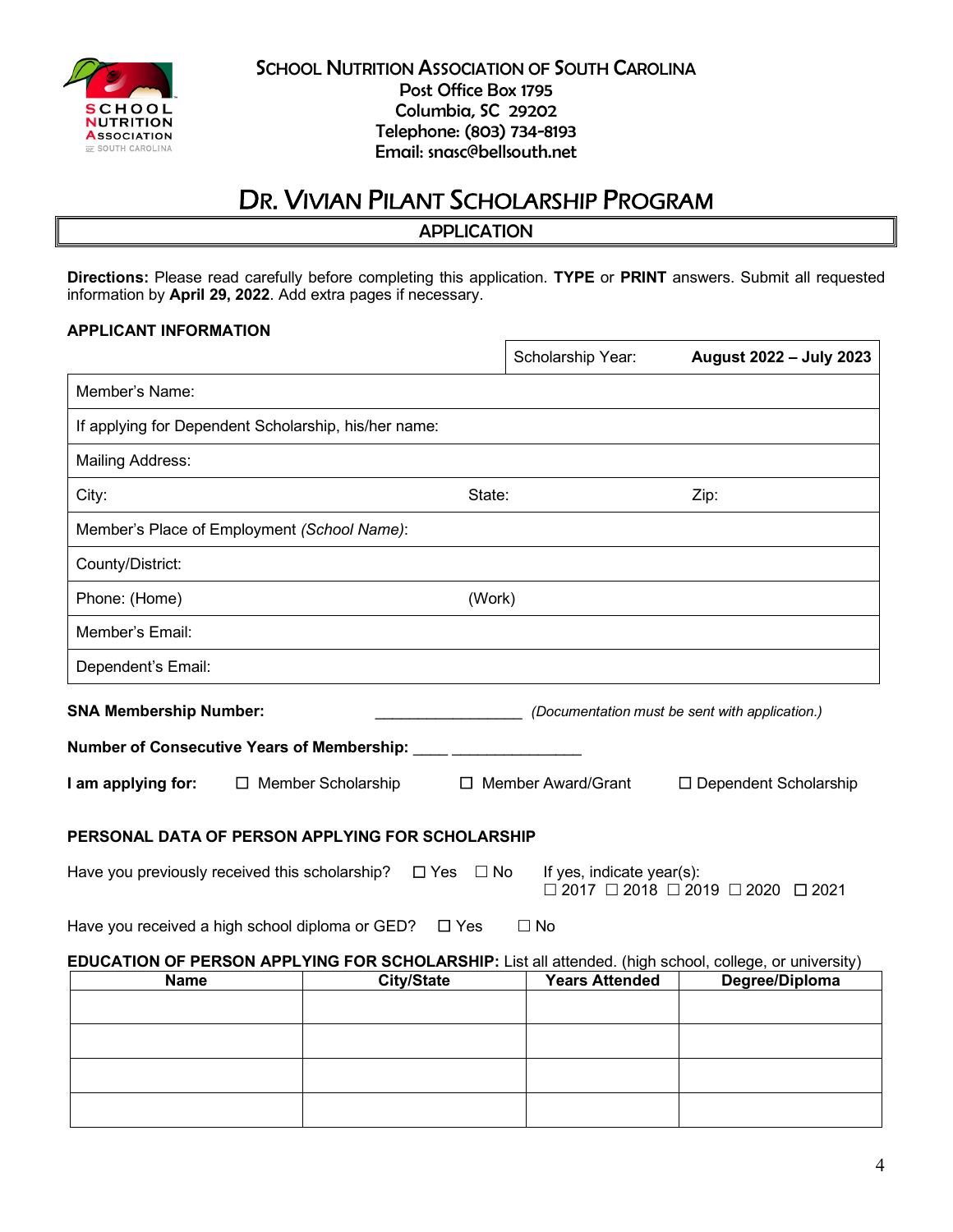#### **Major Area(s) of Study:**

| Undergraduate |  |
|---------------|--|
| Graduate      |  |

Are you currently working on a degree?  $\Box$  Yes  $\Box$  No If yes, what degree?  $\Box$ 

#### **PLANNED PROGRAM OF CLASSES:**

| Name and address of school you are                          | School:  |        |      |
|-------------------------------------------------------------|----------|--------|------|
| presently attending or you have been<br>accepted to attend: | Address: |        |      |
|                                                             | City:    | State: | ZIP: |
| Name of Major Advisor:                                      |          |        |      |

#### **WORK EXPERIENCE OF PERSON WHO WILL BE USING SCHOLARSHIP** (List most recent first.)

| Type of Work or Position | Dates | <b>School or Business</b><br>and Address | Immediate Supervisor |
|--------------------------|-------|------------------------------------------|----------------------|
|                          |       |                                          |                      |
|                          |       |                                          |                      |
|                          |       |                                          |                      |
|                          |       |                                          |                      |
|                          |       |                                          |                      |
|                          |       |                                          |                      |

#### **SIGNATURES REQUIRED:**

I (We) confirm that the information provided is correct to the best of my (our) knowledge.

| <b>Signature of Member</b> | <b>Signature of Dependent</b> |  |  |
|----------------------------|-------------------------------|--|--|
|                            |                               |  |  |

## **INCOMPLETE APPLICATION PACKETS WILL NOT BE CONSIDERED FOR A SCHOLARSHIP AWARD.**

#### **Note:**

*Scholarships will be awarded after August 1, 2022, and checks will be mailed to the address on this application, made payable to the SNA of SC member as scholarship recipient or as parent/guardian for the dependent.*